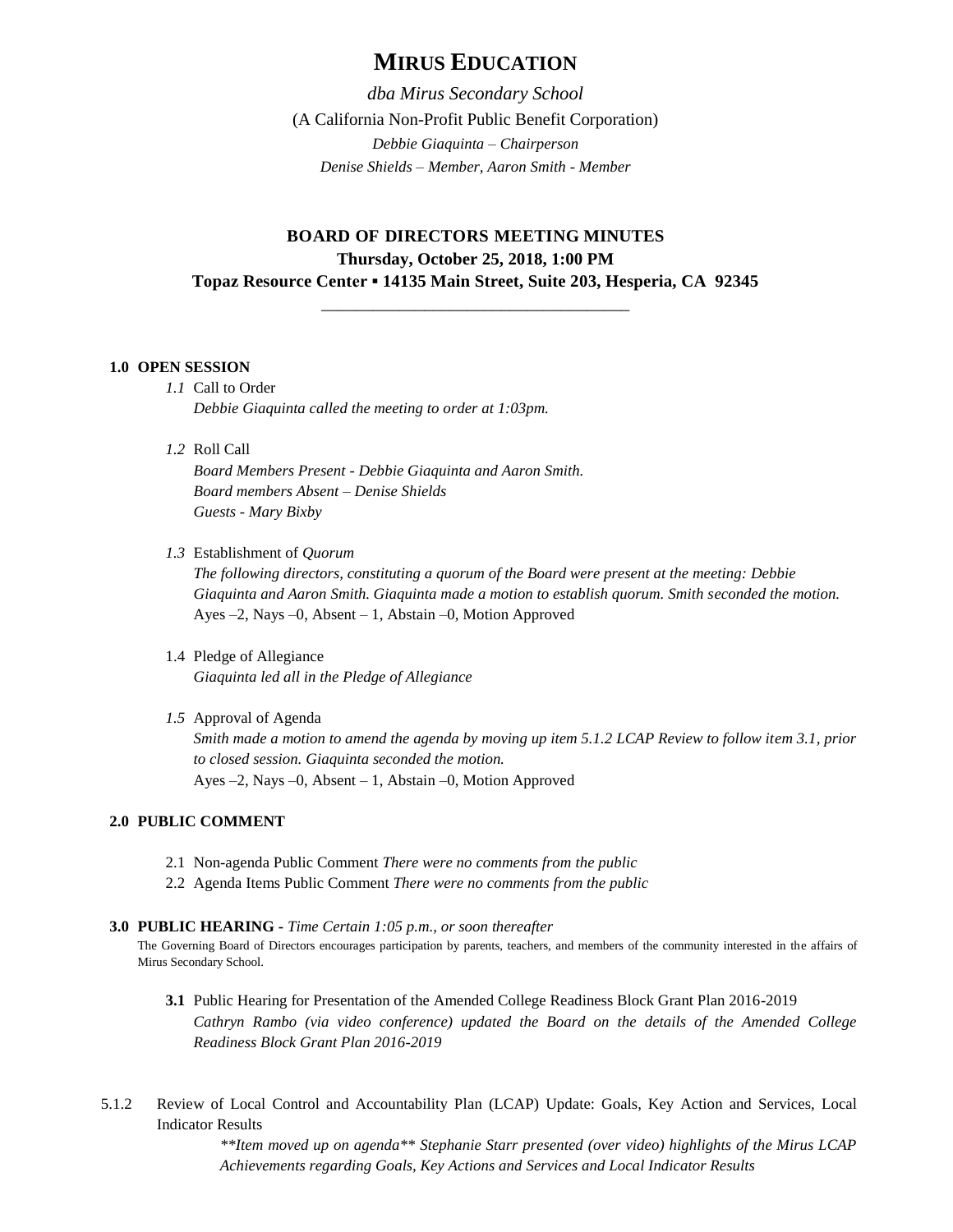#### **4.0 CLOSED SESSION**

- *4.1* Board Chair Announcement Regarding Closed Session Items *Giaquinta announced agenda items.*
- 4.2 Public Comment on Closed Session Items *There were no comments from the public*

#### **MOVE TO CLOSED SESSION**

*Moved to closed session at 1:26pm*

### **RETURN TO OPEN SESSION**

*Returned to open session at 1:33pm*

4.3 Report out of action taken in closed session, if any. *Giaquinta reported no action taken during closed session*

#### **5.0 ADMINISTRATIVE ITEMS**

#### 5.1 President's Report

**5.1.1** 2018-2019 Strategic Initiatives *Reviewed the Altus 2018-2019 Strategic Initiatives, champions for each and process for monitoring progress towards meeting each goal*

**5.1.2** Review of Local Control and Accountability Plan (LCAP) Update: Goals, Key Action and Services, Local Indicator Results

*\*\*Item moved up on agenda\*\*.* 

**5.1.3** California Charter Schools Association (CCSA) Update

*Discussed change in leadership within CCSA (Jed Wallace stepping down and Mirna Castillo replacing him as CCSA leader)*

**5.1.4** Audeo Prop Z Building Update

*Construction and lease progress updates reviewed for Audeo Charter School's Prop Z Mission Valley building*

**5.1.5** State Board of Education Annual Site Visit for Audeo Charter School II *Audeo Charter School II has an upcoming SBE visit*

- 5.2 Strategic Plan Update
	- **5.2.1** Mirus Secondary School
		- 5.2.1.1 School Participation Report for the period of 2017-2018 Month 12-13:
			- $5/7/18 6/27/18$
			- 5.2.1.2 School Participation Report for the period of 2018-2019 Month 1-2:  $7/2/18 - 8/24/18$

*The Board reviewed the School Participation Report for months 12-13 (2017-2018) and months 1-2 (2018-2019)*

## **6.0 CONSENT AGENDA**

6.1 Consider Approval of Meeting Minutes for June 20, 2018, 1:00 pm and June 20, 2018, 3:40 pm *Smith made a motion to approve Meeting Minutes for June 20, 2018, 1:00 pm and June 20, 2018, 3:40 pm. Giaquinta seconded the motion*

Ayes –2, Nays –0, Absent – 1, Abstain –0, Motion Approved